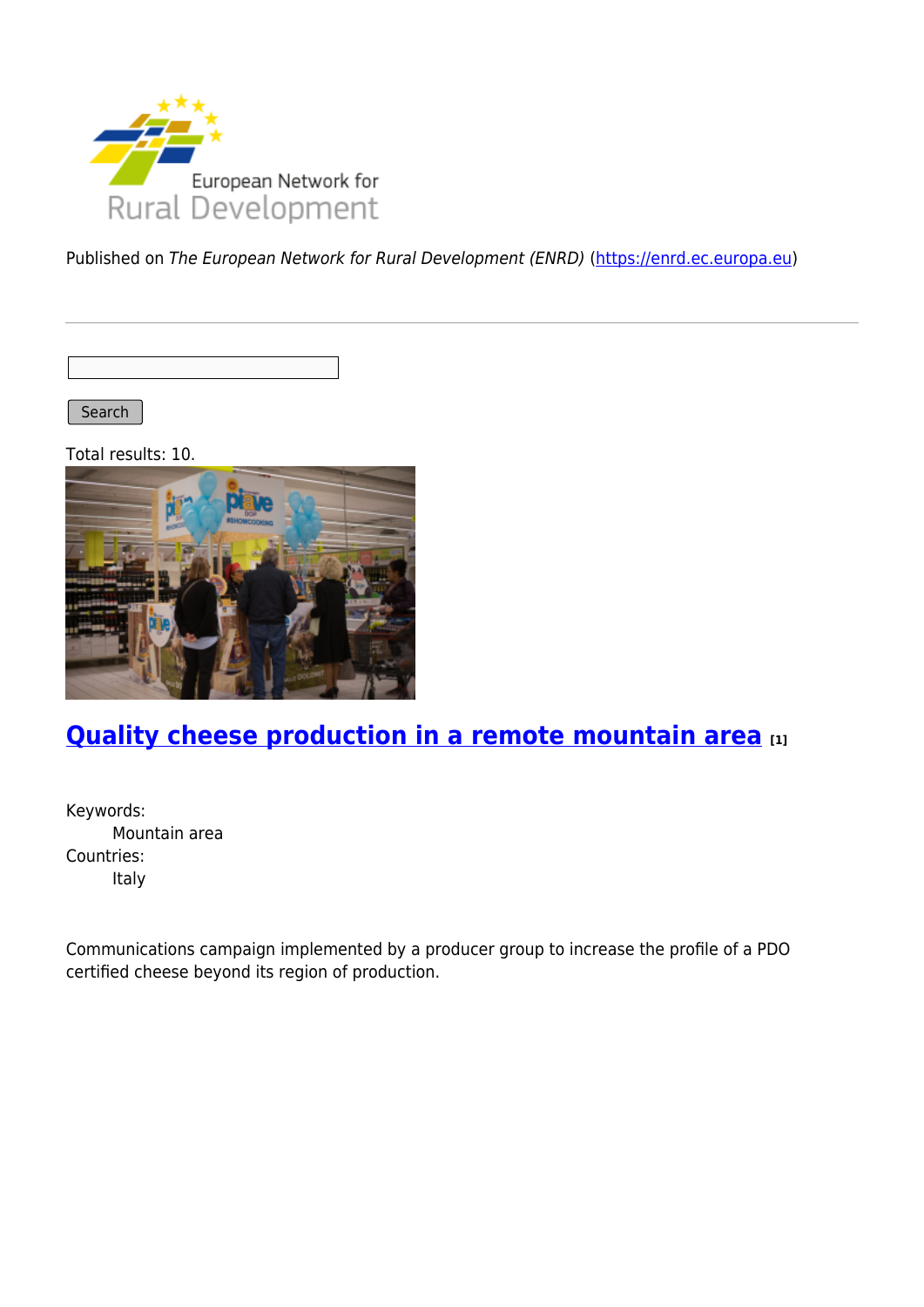

## **[A higher ground for local livestock](https://enrd.ec.europa.eu/projects-practice/higher-ground-local-livestock_en) [2]**

Keywords:

Animal husbandry, Animal welfare, Mountain area Countries:

Italy

A family farm that breeds the protected Marchigiana cows received Measure 14 - Animal welfare support to improve the way their livestock are maintained.



### **[Improving animal welfare on an Italian buffalo farm](https://enrd.ec.europa.eu/projects-practice/improving-animal-welfare-italian-buffalo-farm_en) [3]**

Keywords: Animal husbandry, Animal welfare, Competitiveness Countries: Italy

Animal welfare support enabled a farmer to improve the living conditions of his buffalo herd and at the same time improve the quality and quantity of milk produced.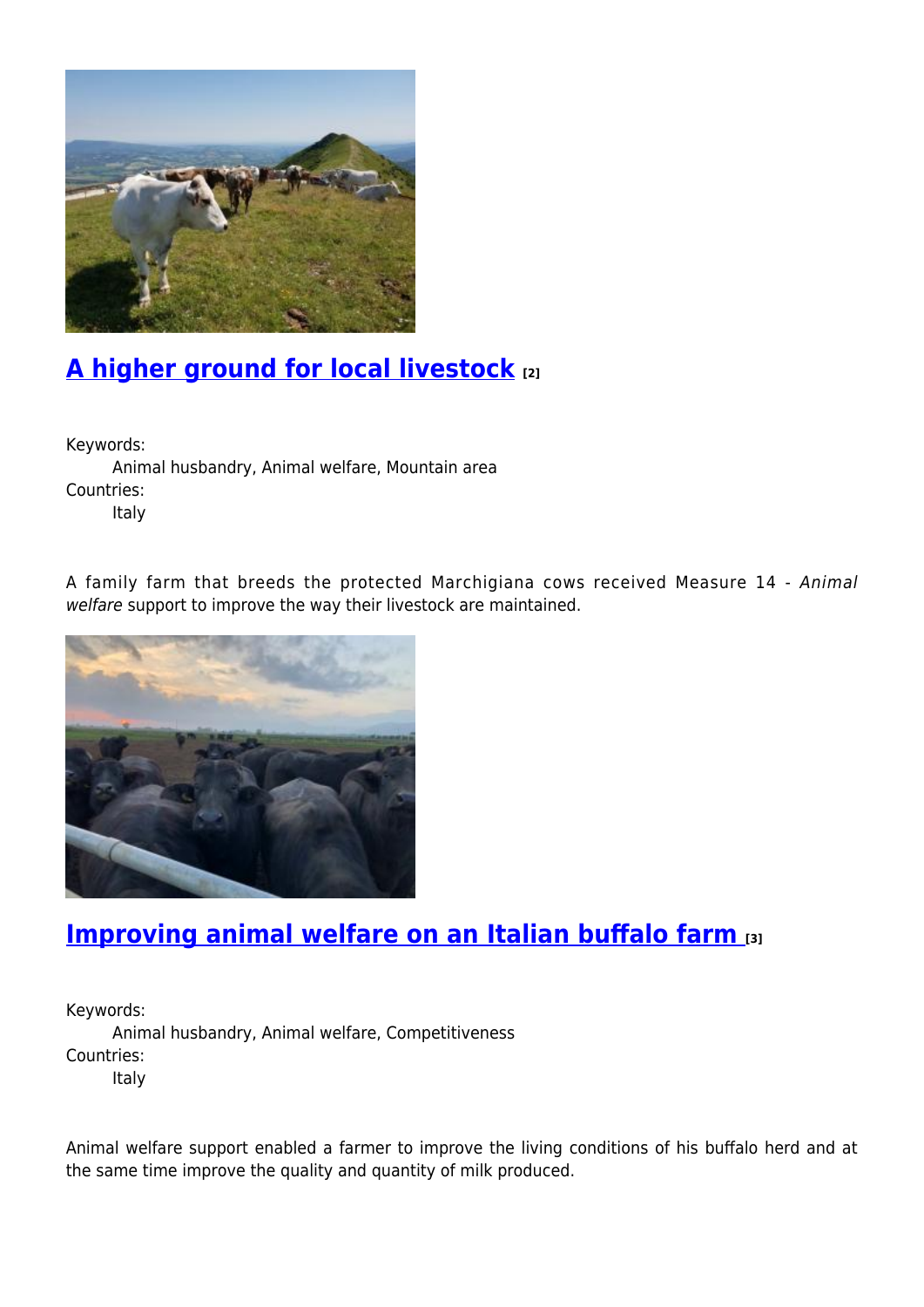

## **[Increasing the production capacity of the "Jaunpils Dairy"](https://enrd.ec.europa.eu/projects-practice/increasing-production-capacity-jaunpils-dairy-factory-latvia_en) [factory in Latvia](https://enrd.ec.europa.eu/projects-practice/increasing-production-capacity-jaunpils-dairy-factory-latvia_en) [4]**

Keywords:

Competitiveness, Diversification, Entrepreneurship, Environmental protection, Job creation, Producer groups, Product quality, Rural business

Countries:

Latvia

In response to the changing global markets, a dairy used Rural Development Programme (RDP) support to reorient its production and maintain its export potential.



## **[Improving animal welfare in a Sardinian farm](https://enrd.ec.europa.eu/projects-practice/improving-animal-welfare-sardinian-farm_en) [5]**

Keywords: Added value, Advisory services, Animal husbandry, Animal welfare Countries:

Italy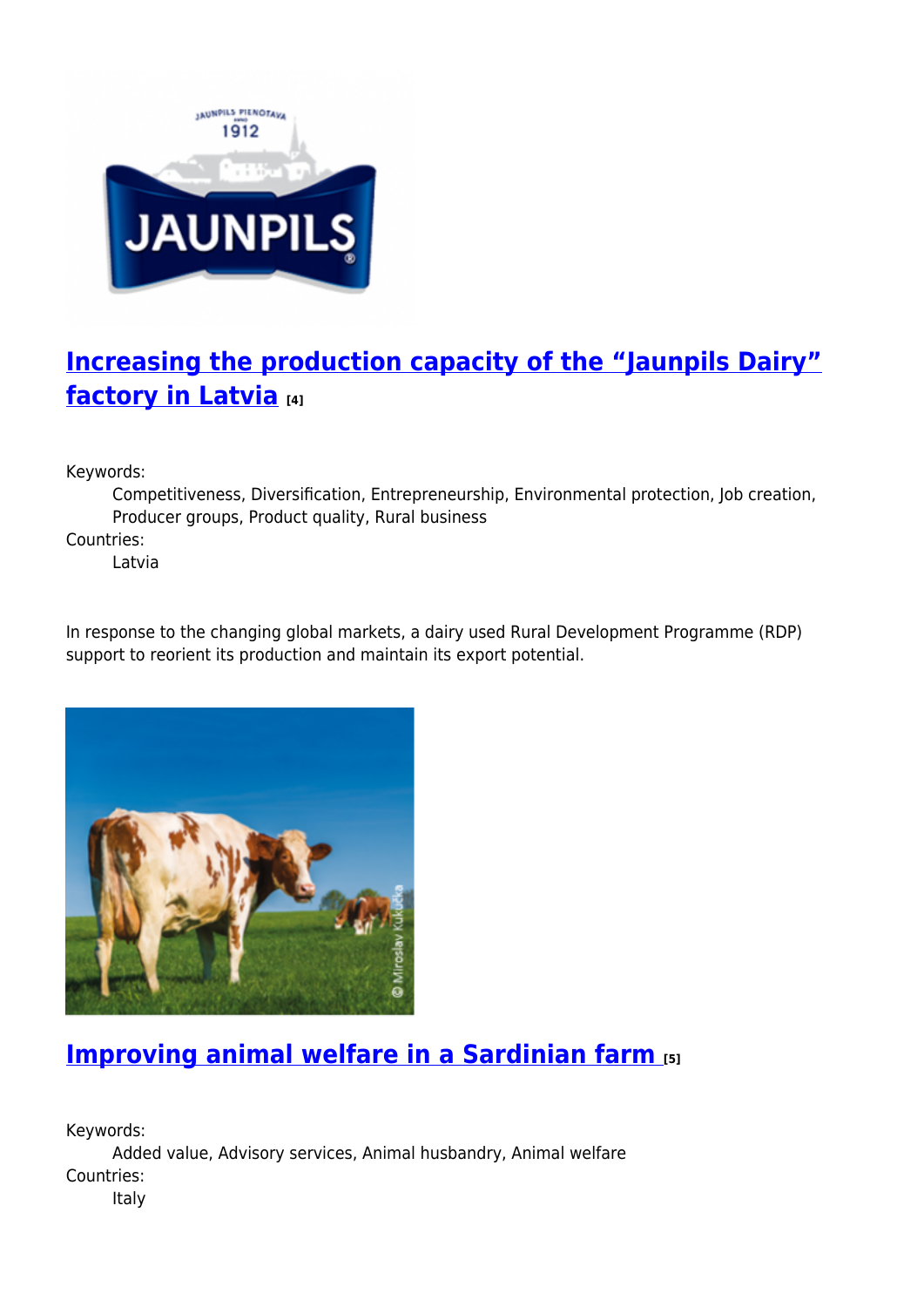A livestock farmer received training and undertook a consultation to find out how to improve animal welfare on his farm.



# **[Caseificio Val d'Aveto – Investing to sustain the local supply](https://enrd.ec.europa.eu/projects-practice/caseificio-val-daveto-investing-sustain-local-supply-chain_en) [chain](https://enrd.ec.europa.eu/projects-practice/caseificio-val-daveto-investing-sustain-local-supply-chain_en) [6]**

Keywords:

Diversification, Entrepreneurship, Farm restructuring/modernisation, Job creation, Market development, Mountain area, Product quality, Rural SMEs

Countries:

Italy

A dairy company used RDP support to build a new wing on its factory in order to increase its production capacity. This investment strengthened the local supply chains and helps prevent the abandonment of the farming activity in the area.



#### **[Efficiency Check - Herd management tool for animal welfare](https://enrd.ec.europa.eu/projects-practice/efficiency-check-herd-management-tool-animal-welfare_en) [7]**

Keywords:

Advisory services, Animal husbandry, Animal welfare, Cooperation, Information & Communications Technology (ICT), Innovation Countries: Austria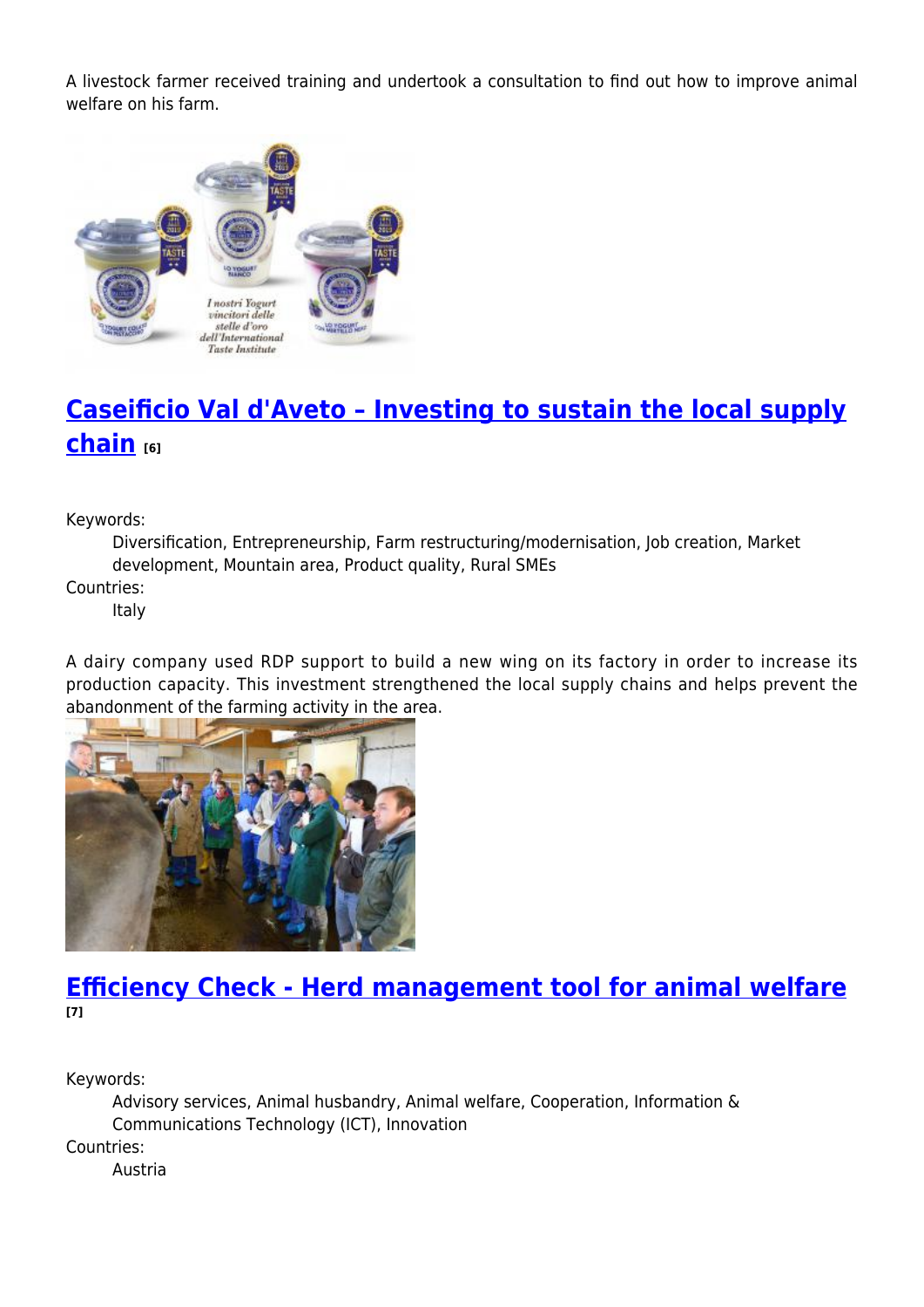Developing a herd management tool to optimise efficiency and animal welfare on dairy farms.



### **[VACASTO - Adding value to chestnut growing in Tuscany](https://enrd.ec.europa.eu/projects-practice/vacasto-adding-value-chestnut-growing-tuscany_en) [8]**

Keywords:

Added value, Bioeconomy, Cooperation, Forestry, Short supply chains & local markets Countries:

Italy

An association used EAFRD funding to help preserve chestnut woods in Italy and boost growers' income by buying new equipment and coordinating the supply chain.



### **[Fair trade economic district in Lombardy](https://enrd.ec.europa.eu/projects-practice/fair-trade-economic-district-lombardy_en) [9]**

Keywords:

Environmental protection, Inter-territorial/Transnational cooperation, LEADER/CLLD, Short supply chains & local markets

Countries:

Italy